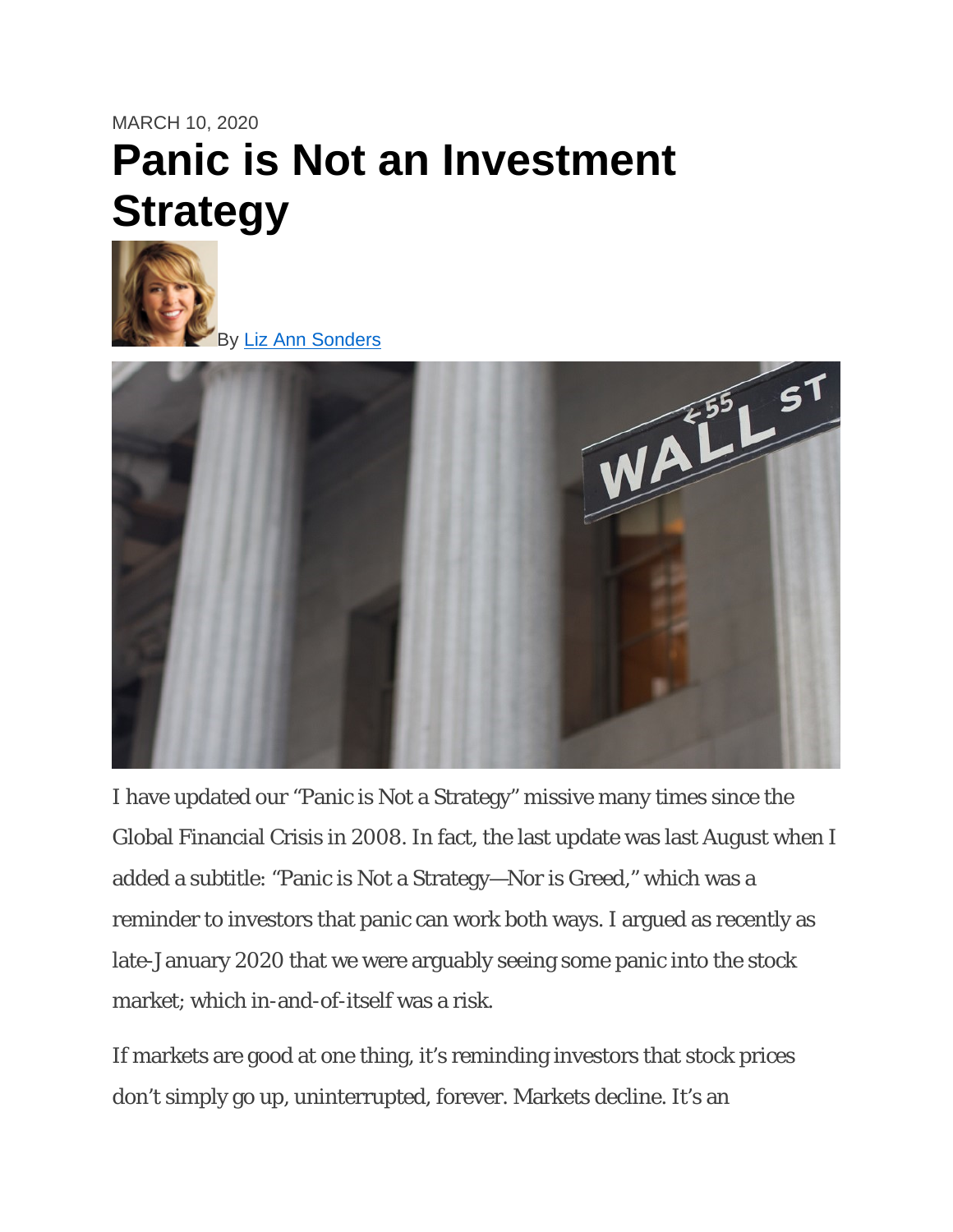unavoidable part of investing. What matters is how you respond. Or, more to the point, how you don't respond in some cases. Because if you've built a portfolio that matches your time horizon and risk tolerance when markets are calm, then a surge in turbulence may not feel so devastating; especially if you have adopted discipline around diversification and regular rebalancing.

That's not to say you should never respond to market moves. Rather, it's more of a reminder that good planning is like a pre-emptive dose of Dramamine—it can help neutralize some of the nausea before the turbulence hits.

## **Panic and greed**

When it comes to panic, the most obvious example is trying to dump investments when the market is dropping. This is a great way to invert the old adage about buying low and selling high. Never before has information about the global economy and markets been more readily available and disseminated. As a result, global markets have become more interconnected. In turn, our reaction mechanisms are heightened—but not necessarily to our advantage. Investors should rarely, if ever, react in a purely emotional fashion to a dramatic move in the market.

As we saw when this year began, greed can also lead us astray in a number of ways. First, there's the temptation to load up on aggressive higher-risk assets in the hope of a big payoff. But there is a dark side to an aggressive posture's potential higher returns: the risk taken in getting there. Aggressive portfolios' higher historical returns have had a much wider range of returns—that is, a higher standard deviation, with greater "drawdowns," or peak-to-trough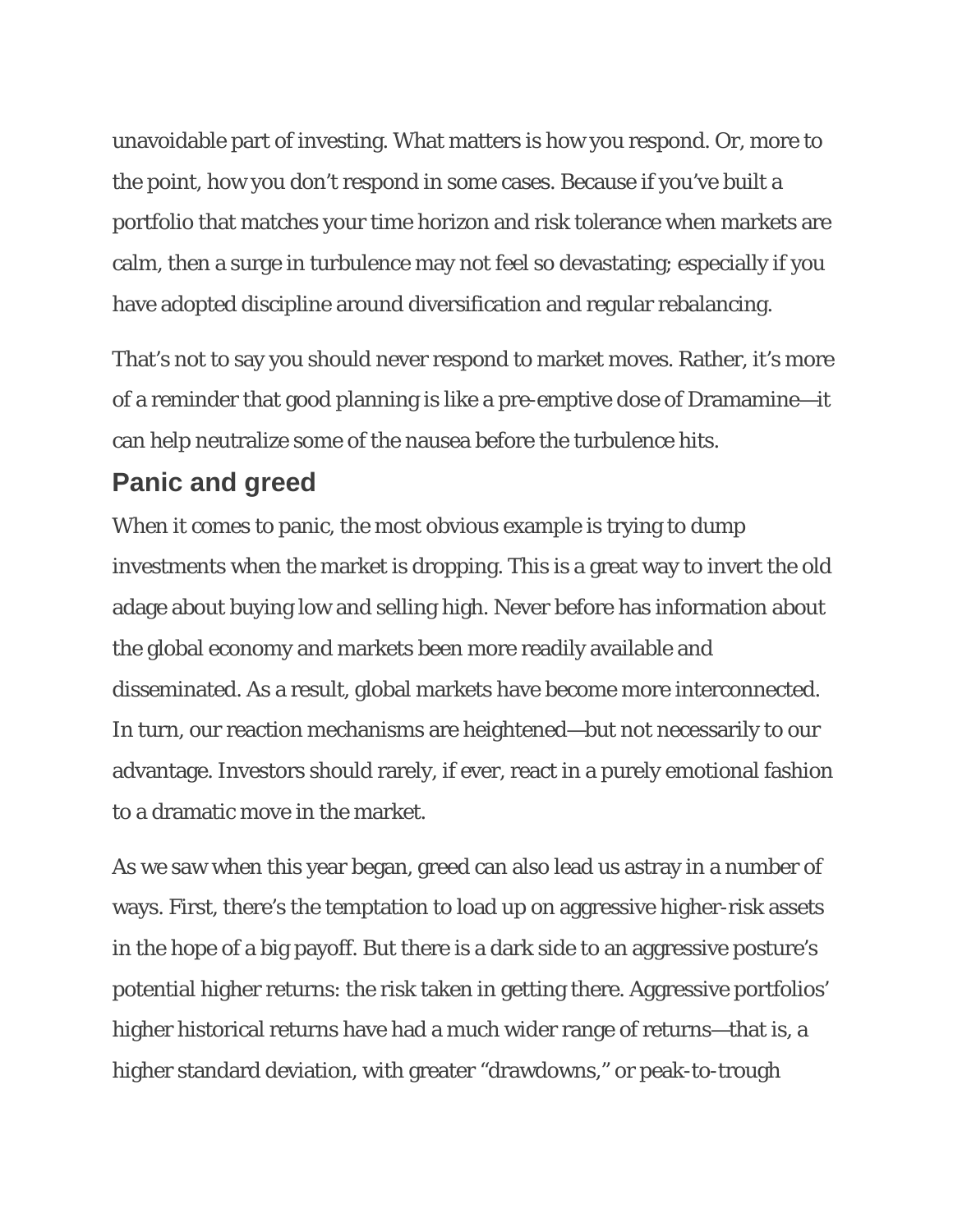declines, and volatility. And most importantly, those higher returns typically are generated through "stick-to-it-iveness," not lucky bets.

Then there's the temptation to try to "time" markets. It's enticing to try to catch the next big investment wave (up or down) and allocate assets accordingly. But there are very few time-tested tools for consistently making those decisions well.

The time-tested and oft-expressed adage of "time in the market is more important than timing the market" is relevant to highlight in these trying times. As you can see in the chart below, using the S&P 500 as a proxy for the U.S. equity market, an investor in that index would have seen diminished returns by simply "missing" some of the best single up days.

#### **Time in the Market is More Important Than Timing the Market**



Source: Schwab Center for Financial Research with data provided by Standard and Poor's. The example is hypothetical and provided for illustrative purposes only. Return data is annualized based on an average of 252 trading days within a calendar year. The year begins on the first trading day in January and ends on the last trading day of December, and daily returns were used. Returns do not assume reinvestment of dividends and the example does not reflect the effects of taxes or fees. When out of the market, cash is not invested. Market returns are represented by the S&P 500® Index which represents an index of widely traded stocks (purple bar). Top days are defined as the best performing days of the S&P 500 during the seventy-year period. Indices are unmanaged, do not incur fees or expenses, and cannot be invested in directly. For more information, please see [Schwab.com/IndexDefinitions](https://www.schwab.com/public/file/P-11018919). Past performance is no indication of future results.

I took the analysis above to a more detailed level. We know that large drawdowns in the stock market test the mettle of investors' fortitude. Those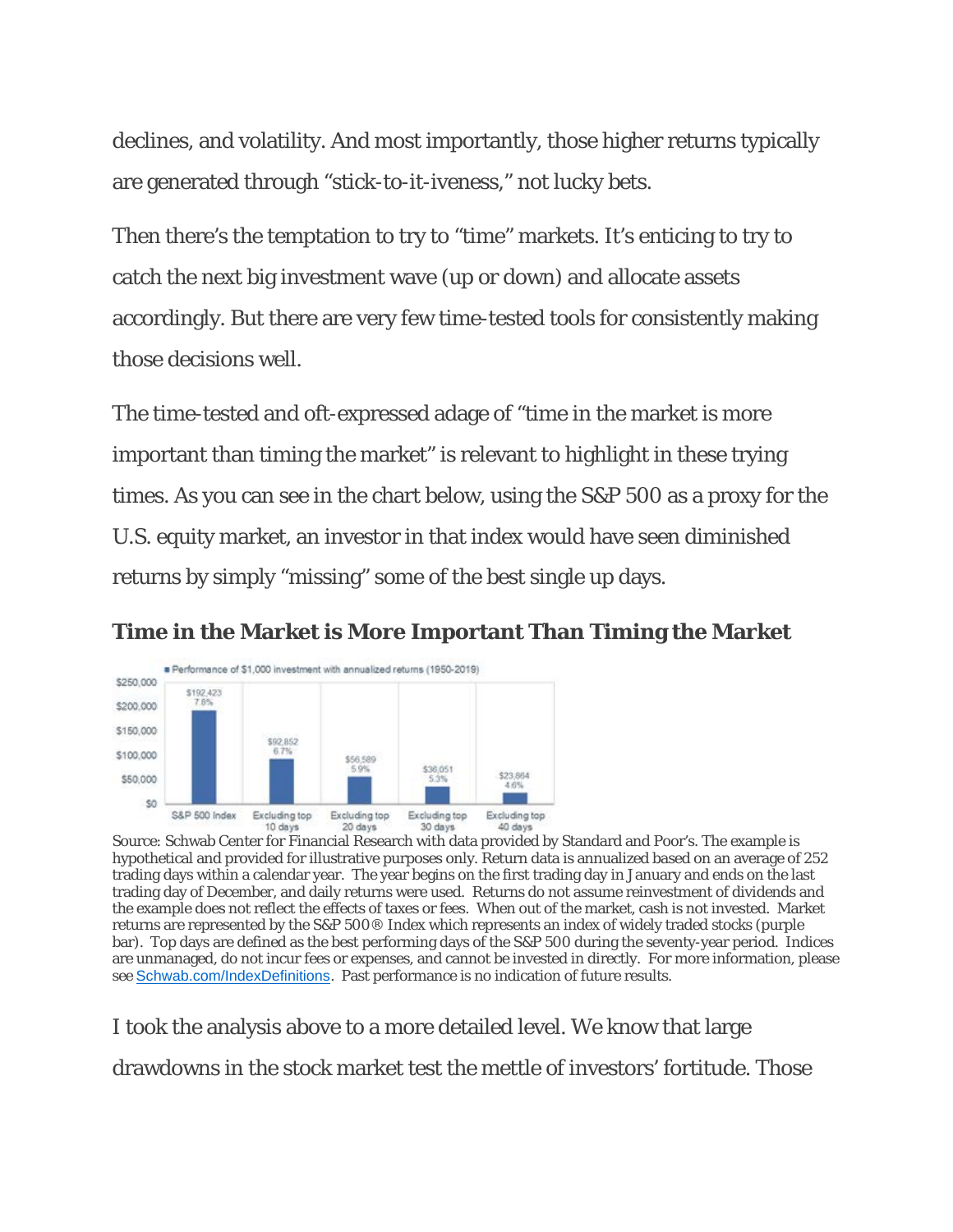who are fear- and greed-oriented are more likely to sell into major drawdowns; and to the extent they take an "all-or-nothing" approach by trying to "get out" (or "get in") they risk missing some of those best days. In fact, as you can see in the table below, most of the best single days in the post-1950 history of the S&P 500 came either during bear markets or immediately following major drawdowns (when the "get out" investors likely already sold). In fact, of the 20 single best days for the S&P 500 since 1950, 15 of them came during bear markets; with all five of the occurrences during bull markets coming immediately after large drawdowns or bear markets that had just concluded.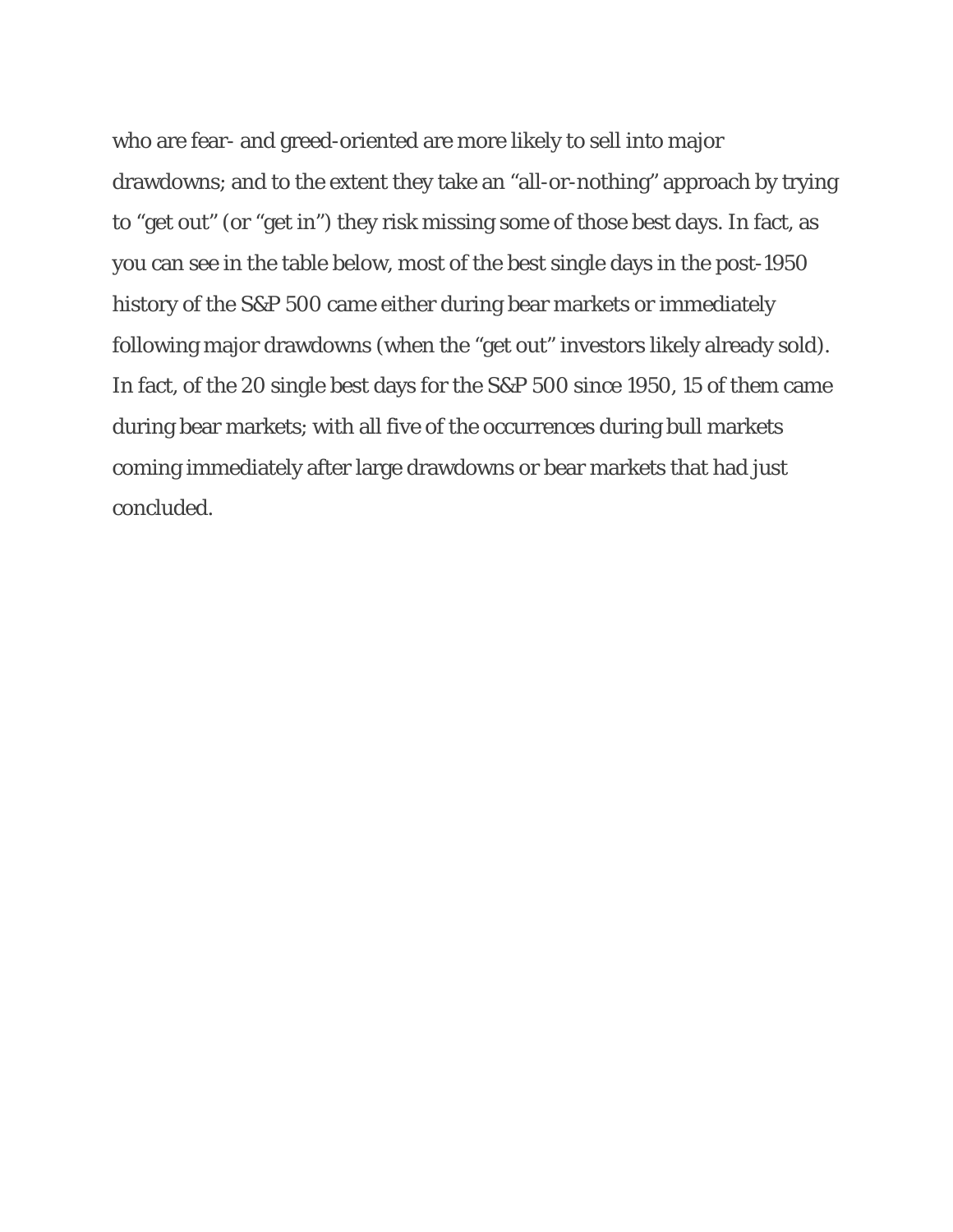| Top 20 S&P 500 days (since 1950) |                  |                  |                                                                            |
|----------------------------------|------------------|------------------|----------------------------------------------------------------------------|
| <b>Date</b>                      | Daily return (%) | <b>Bull/Bear</b> | Prior to rebound, S&P 500:                                                 |
| 10/13/2008                       | 11.58            | Bear             | dropped -15% in prior week alone; in<br>midst of bear market.              |
| 10/28/2008                       | 10.79            | Bear             | dropped -11% in prior week alone; in<br>midst of bear market               |
| 10/21/1987                       | 9.10             | Bear             | down nearly -30% in prior week                                             |
| 3/23/2009                        | 7.08             | Bull             | recently concluded -57% bear market                                        |
| 11/13/2008                       | 6.92             | Bear             | in bear market of Global Financial Crisis;<br>no bottom until March 2009   |
| 11/24/2008                       | 6.47             | Bear             | in bear market of Global Financial Crisis:<br>no bottom until March 2009   |
| 3/10/2009                        | 6.37             | Bull             | just concluded -57% bear market                                            |
| 11/21/2008                       | 6.32             | Bear             | in bear market of Global Financial Crisis:<br>no bottom until March 2009   |
| 7/24/2002                        | 5.73             | Bear             | down -48% from March 2000 high                                             |
| 9/30/2008                        | 5.42             | Bear             | in the midst of a -30% drop from October<br>2007 high                      |
| 7/29/2002                        | 5.41             | Bear             | down nearly -40% and attempting to<br>stabilize                            |
| 10/20/1987                       | 5.33             | Bear             | down nearly -30% in prior week                                             |
| 12/16/2008                       | 5:14             | Bear             | in deeper bear market after rebound<br>attempt; no bottom until March 2009 |
| 10/28/1997                       | 5:12             | Bull             | down -11% in same month                                                    |
| 9/8/1998                         | 5.09             | Bull             | down -18% in prior three months                                            |
| 5/27/1970                        | 5.02             | <b>Bull</b>      | just concluded -36% bear market                                            |
| 1/3/2001                         | 5.01             | Bear             | down -16% from March 2000 high                                             |
| 12/26/2018                       | 4.96             | Bear             | down -20% in prior 4 months                                                |
| 10/29/1987                       | 4.93             | Bear             | stabilizing in aftermath of Black Monday                                   |
|                                  |                  |                  |                                                                            |

10/20/2008 4.77 Bear stabilizing but still off October 2007 high Source: Charles Schwab, Bloomberg, as of 3/9/2020. This example is for illustrative purposes only. Bull and bear markets classified using rounded +/-20% changes in S&P 500. Note: March 2000-October 2002 and October 2007-March 2009 are considered bear markets. Past performance is no indication of future results.

I often chide the financial press when they ask me, "Are you telling investors to get in or get out?" Neither "get in" nor "get out" is an investment strategy. They simply represent gambling on **moments in time**; when investing should always be a **process over time**.

As we've seen this year, greed can quickly pave the way to panic. Investors may think they understand their risk tolerance—until they don't. There's a big difference between financial risk tolerance (the ability to financially withstand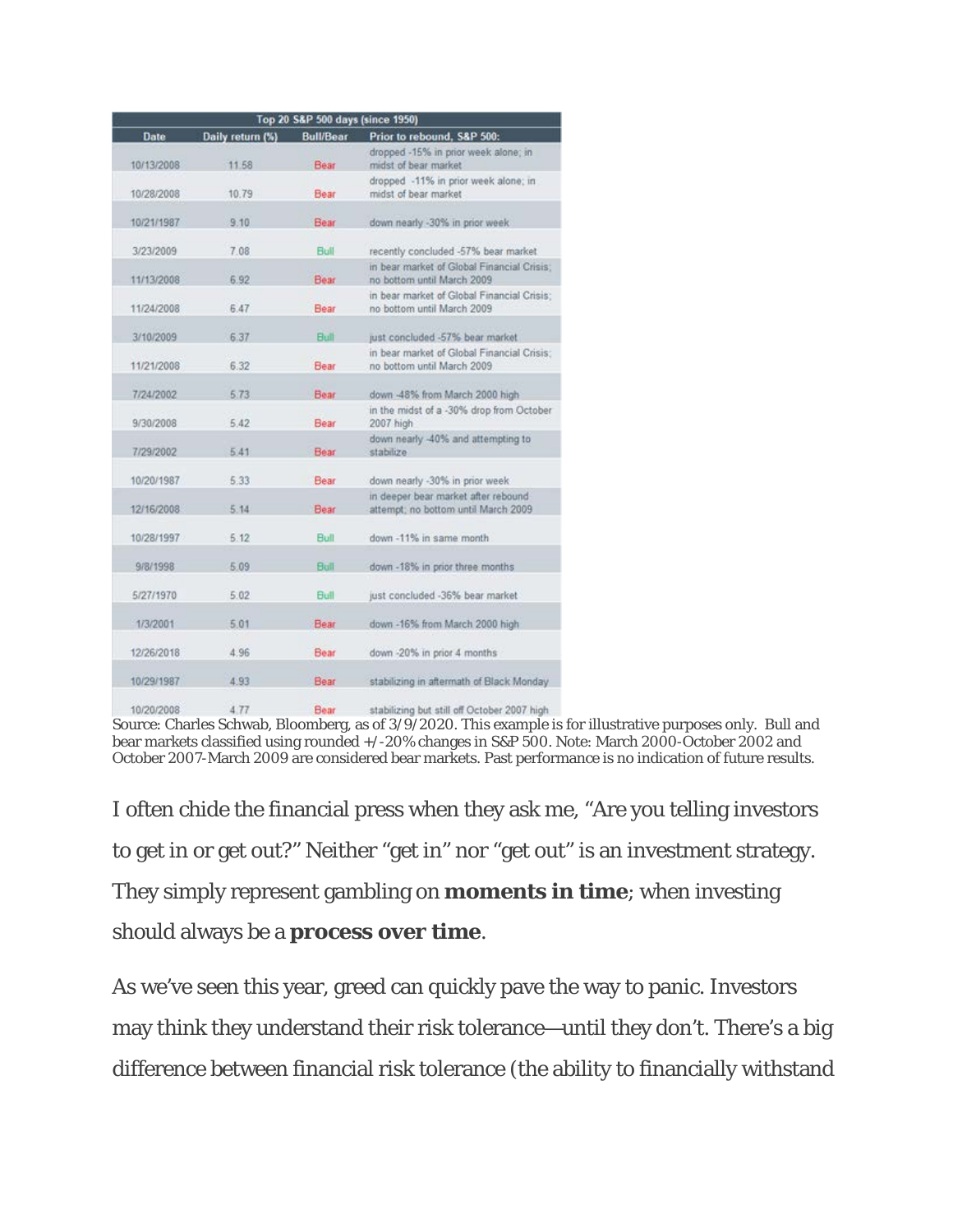volatile markets) and emotional risk tolerance. The gap between the two is often quite wide and only becomes evident in tumultuous market environments.

## **Relying on the rearview mirror**

Too often, investors use a rearview mirror to make investing decisions, treating past performance as a guide to future results. I've known plenty of older, close-to-retirement investors who have stuck with their aggressive investment stances because they were accustomed to the thrill—with no thought for how a loss at the start of retirement might affect their savings. I've also known plenty of young investors who couldn't stomach the thought of any losses, despite having many decades in which to potentially recover and accumulate returns.

Many aggressive investors have learned the hard way that they had a lower tolerance for a big loss in the short term than they thought. And to maintain their aggressive allocations via rebalancing, they generally had to double down on the asset classes that generated those steep losses, and shift away from the asset classes that had weathered the storm.

Conservative investors should heed the lesson, as well. A conservative portfolio's lower historical returns have come with significantly less-severe drawdowns and volatility. For some, the lower return is worth the sleep-atnight benefits. But the reality is that many investors want all of the upside when markets are performing well, but none of the downside when they are not. That is highly unrealistic.